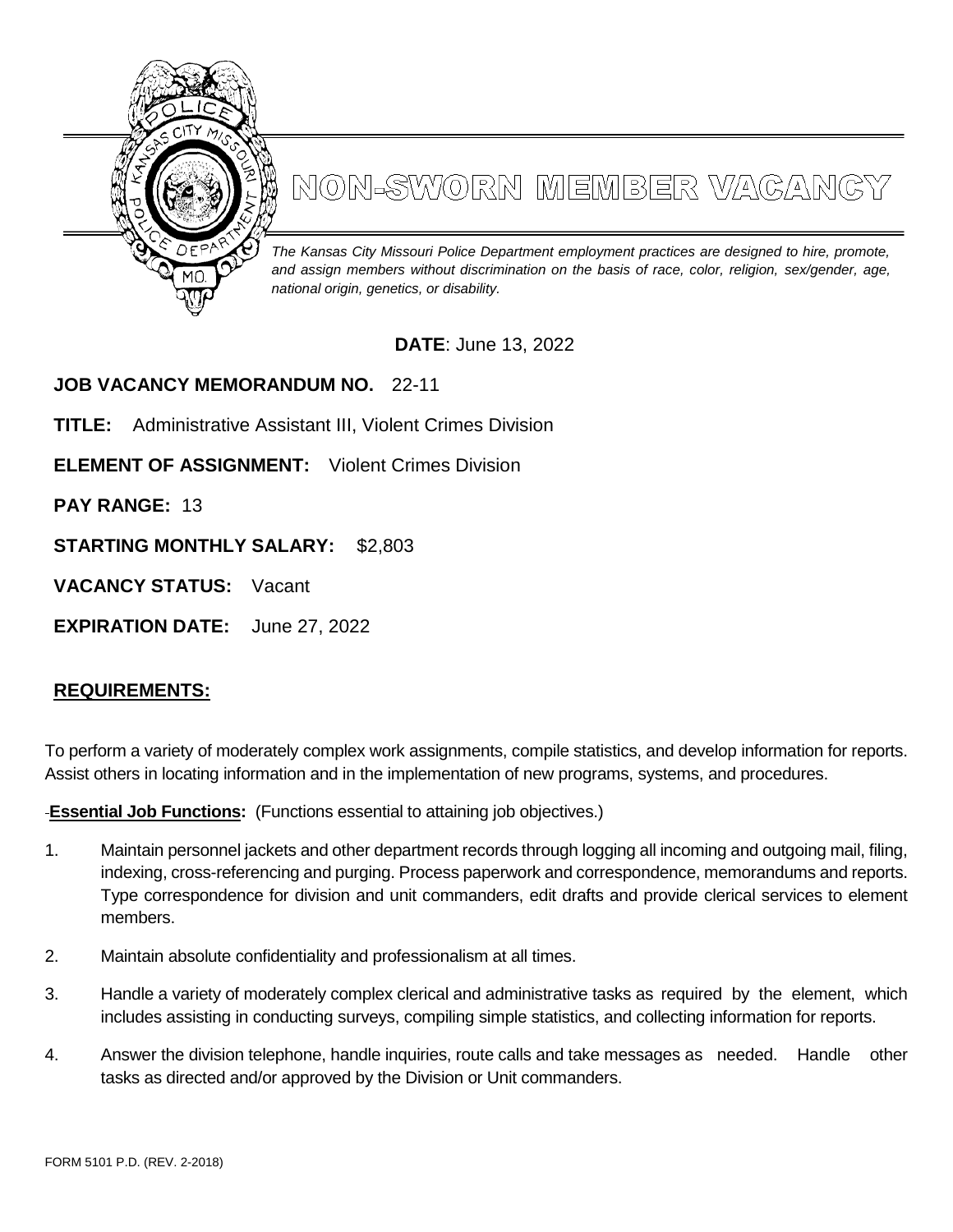- 5. Greet and assist citizens upon arrival to element. (i.e., provide applicable element information, make referrals, or contact detectives for assistance.)
- 6. Maintain and update Division emergency notification roster.
- 7. Maintain and update the Htracker database containing homicide data. Update homicide files and distribute memos, summaries, comparison sheets, etc. to appropriate personnel.
- 8. Maintain and track all VCD T-dated items to ensure submission by due dates.
- 9. Perform timekeeping duties for the Division office and other Division Units when requested. Distribute overtime forms to all VCD elements and ensure approved forms are returned to Payroll by the required deadline.
- 10. Provide staff assistance to the assigned element, which may include assisting users in the operation of personal computers and managing computerized tracking systems.
- 11. Respond to internal and external inquiries, surveys, and other requests for information.
- 12. Ensure an adequate supply of printed forms and office supplies are kept on-hand for Division member's use.
- 13. Maintain reliable and predictable attendance. May be required to work flexible hours.
- 14. Perform related duties as required.
- 15. This class specification should not be interpreted as all inclusive. It is intended to identify the essential functions and requirements of this job. Incumbents may be requested to perform job-related responsibilities and tasks other than those stated in this specification. Any essential function or requirement of this class will be evaluated as necessary should an incumbent/applicant be unable to perform the function or requirement due to a disability as defined by the Americans with Disabilities Act (ADA) as amended by the Amendments Act of2008 (ADAAA); and the Missouri Human Rights Act (MHRA).

**Job Standards:** (Minimum qualifications needed to perform essential functions.)

To successfully perform the essential functions of this position, the incumbent must possess a high school diploma or equivalent and be knowledgeable in administration and maintenance of office automation programs, current office equipment and English grammar. The individual must possess strong organizational and communication skills. Independent judgment, initiative, and attention to detail are essential.

Physical Requirements: This position is primarily sedentary and the incumbent may be required to sit for long periods of time. Other physical requirements associated with filing; lifting up to 20 lbs. occasionally, bending, stooping, and kneeling.

**Job Location:** (Place where work is performed.)

This position operates in a standard office environment 100% of the time.

**Equipment:** (Machines, devices, tools, etc., used in job performance.)

- Personal computer
- Copier/Scanner/Fax
- Typewriter
- **Calculator**
- Photographic equipment